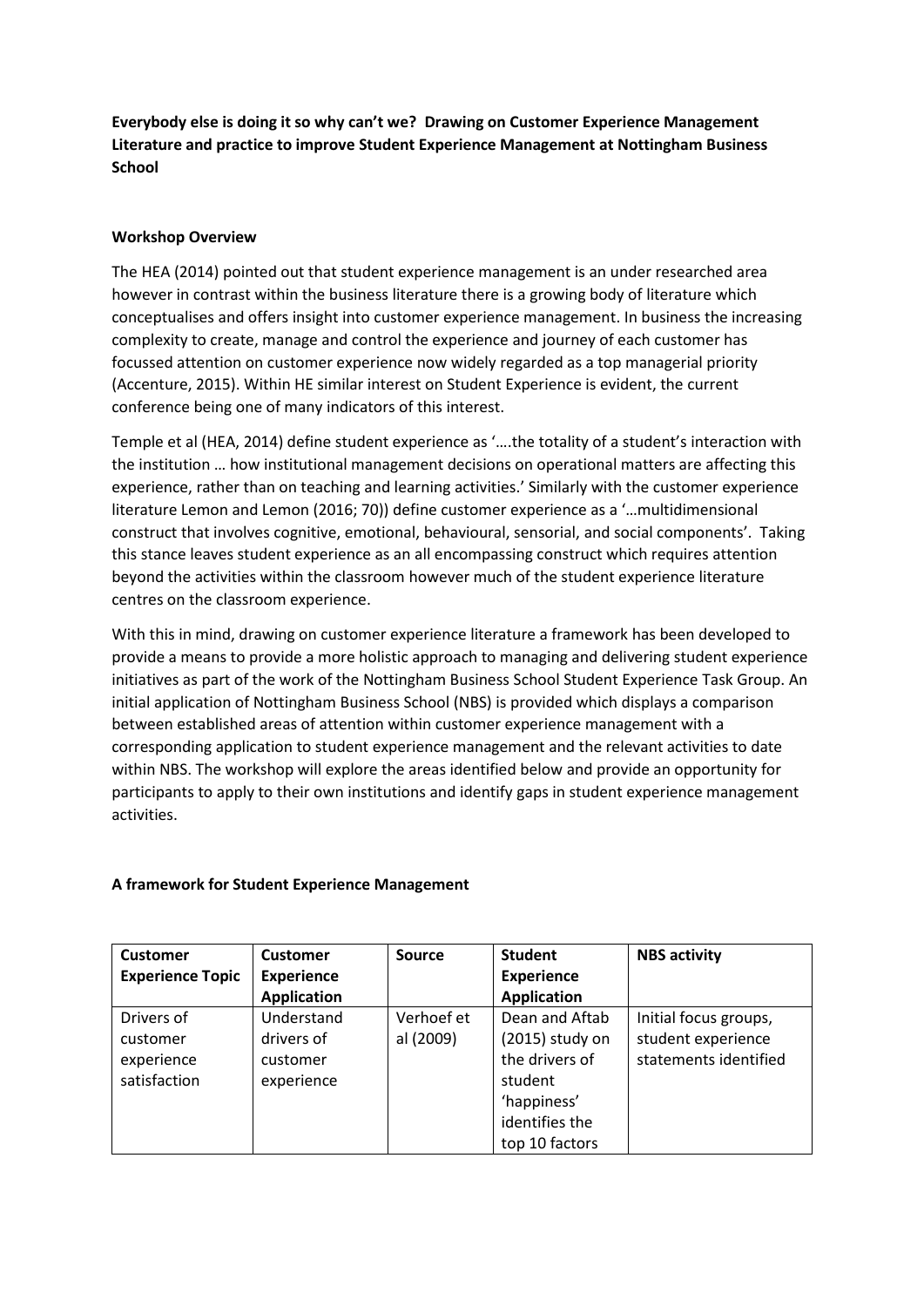| Measurement                                    | Net Promotor<br>Score (NPS)<br>Customer<br><b>Experience Scale</b>                                                                                                   | Klaus and<br>Maklan<br>$(2012)$ ,<br>Kenningham<br>et al (2007) | Application of<br>measurement<br>techniques to<br>student<br>experience                                                                                          | No specific student<br>experience<br>measurement however<br>NSS/PTES<br>Teaching satisfaction<br>scores<br>Course satisfaction<br>scores |
|------------------------------------------------|----------------------------------------------------------------------------------------------------------------------------------------------------------------------|-----------------------------------------------------------------|------------------------------------------------------------------------------------------------------------------------------------------------------------------|------------------------------------------------------------------------------------------------------------------------------------------|
| Journey Mapping                                | Mapping touch<br>points and<br>understanding<br>the effects of<br>multiple touch<br>points                                                                           | Baxendale,<br>Macdonald<br>and Wilson<br>(2015)                 | Map the student<br>journey and<br>identify priority<br>touch points in<br>delivery                                                                               | Gap                                                                                                                                      |
| <b>Brand and</b><br>Semantic<br>Transformation | How the brand<br>values and<br>translate to and<br>are evident<br>within the<br>customer<br>experience                                                               | Clatworthy<br>(2012)<br>Verhoef et<br>al (2009)                 | Are the school's<br>values evident in<br>the student<br>experience? Is<br>the university<br>brand a<br>moderator of<br>student<br>experience?                    | Gap                                                                                                                                      |
| <b>Internal Firm</b><br>Perspective            | A customer<br>experience<br>response<br>orientation<br>(How well IT,<br>marketing,<br>operations,<br>customer<br>service, etc<br>connect to drive<br>the experience) | Lemon and<br>Lemon<br>(2016)                                    | The connection<br>of various<br>university<br>functions and<br>student data to<br>improve the<br>student<br>experience                                           | Dashboard<br>Course Leader/Director<br>role aimed at leading<br>student experience                                                       |
| Partner and<br><b>Network</b><br>Management    | A network<br>perspective<br>which accounts<br>for the broader<br>ecosystem in<br>which the<br>experience<br>occurs                                                   | Lemon and<br>Lemon<br>(2016)                                    | The extent to<br>which<br>institutions<br>beyond the<br>university<br>impact the<br>student<br>experience (SU,<br>Landlords,<br>medical<br>practitioners<br>etc) | Ad hoc influences, no<br>formal network<br>identified nor analysis<br>of the wider ecosystem                                             |

The workshop will help those interested in managing and development student experience to expand their understanding of student experience beyond the classroom. Drawing on the customer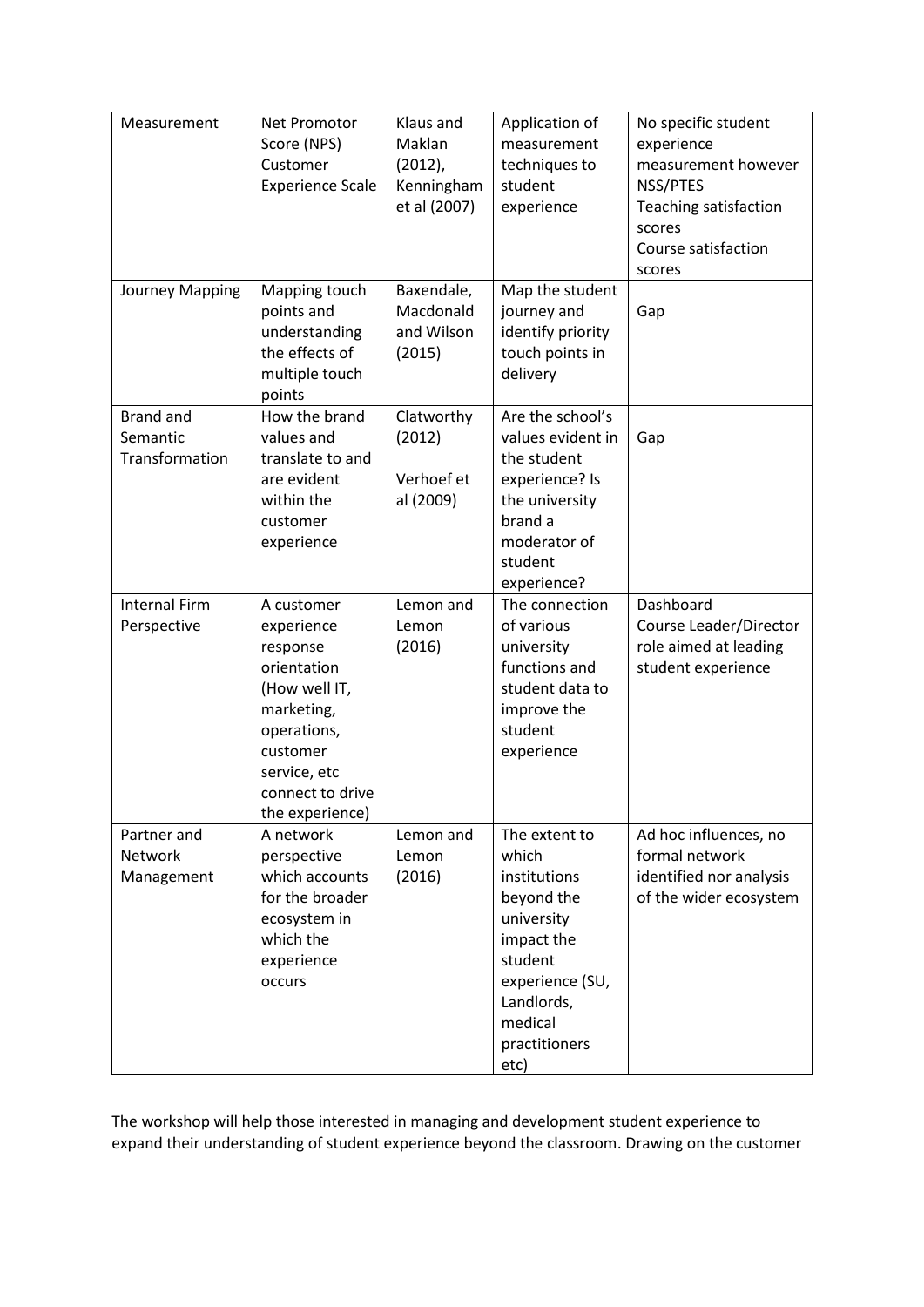experience literature a student experience framework will be provided to apply to HE institutions which in turn help identify current activities and potential gaps in student experience management.

# **How will the workshop be delivered**?

A powerpoint presentation will first provide a definition of student experience for discussion and feedback.

Framework of student experience management will be presented and will be applied to Nottingham Business School and explanation and justification of the topics selected provided.

Participants will then be asked to apply this framework to their institutions will be able to take away this approach for discussion and potential application to their institutions.

# **Take Aways**

- Whilst not always directly applicable, Customer Experience Literature can guide future approaches to Student Experience.
- Student experience goes beyond the class room however the class room and predicted outcomes are still important.
- We can draw on customer experience and practice and literature to create a framework for student experience management activity.
- Customer Experience Management is extremely complex and requires full strategic and operational attention and focus, organisations are increasingly responding to this need. If universities are to do the same a similar approach is needed and the framework developed here can help develop a student experience strategy.

# **References**

Baxendale, S., Macdonald, E. and Wilson, H. (2015) 'The Impact of Different Touchpoints on Brand Consideration' *Journal of Retailing*, 91 (2), 235-53.

Clatworthy, S. (2012) 'Bridging the gap between brand strategy and customer experience', Managing Service Quality, Vol. 22 Iss: 2 pp. 108 - 127

Dean, A. and Gibbs, P. (2015) 'Student satisfaction or happiness? A preliminary rethink of what is important in student experience' *Quality Assurance in Education* Vol. 23 Issue 1 pp. 5-19

HEA (2014) 'Managing the student experience in a shifting higher education landscape' last accessed 20 January 2017 [https://www.heacademy.ac.uk/resource/managing-student-experience-shifting](https://www.heacademy.ac.uk/resource/managing-student-experience-shifting-higher-education-landscape)[higher-education-landscape](https://www.heacademy.ac.uk/resource/managing-student-experience-shifting-higher-education-landscape)

Kenningham, T., Cooil, B., Andreassen, T. and Aksoy, L. (2007) 'A Longitudinal Examination of Net Promoter and Firm Revenue Growth' *Journal of Marketing*, 71 (July), 39-51.

Klaus, P. and Maklan, S. (2012) 'EXQ: A multipile-item scale for Assessing Service Experience' *Journal of Service Management* 23(1), 5-33

Lemon, K. and Lemon, P. (2016) 'Understanding Customer Experience Throughout the Customer Journey' *Journal of Marketing* Vol. 80 69-96